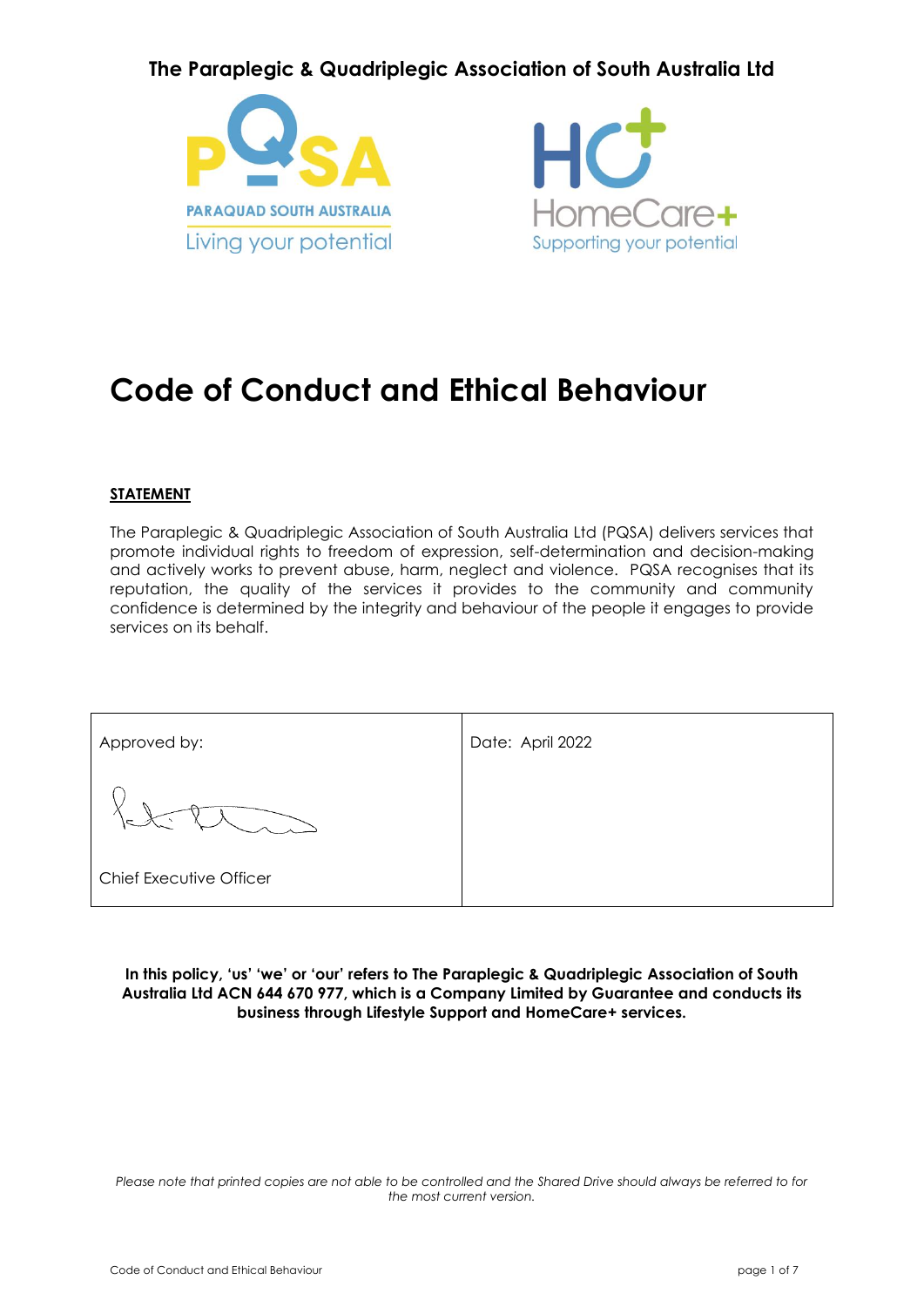### **SCOPE**

Compliance with this policy is a condition of appointment for all workers engaged to provide services on behalf of PQSA.

#### **DEFINITIONS**

Refer to the PQSA Policy and Procedure Definition Glossary

#### **RESPONSIBILITIES**

All workers must behave in a manner that upholds the principles of this code, which is consistent with and reflects our commitment to client safeguarding and upholds the elements of the NDIS Code of Conduct.

In addition:

#### **The PQSA Board is responsible for:**

• the governance and oversight of PQSA in a manner which upholds and reflects the principles of this Code.

#### **The Chief Executive Officer is responsible for:**

• enforcing this Code across the Company.

#### **The Director of People and Culture is responsible for:**

• reviewing and monitoring the application of this Code across all Divisions of PQSA.

#### **Directors and Managers are responsible for ensuring:**

- persons engaged to provide services have read and understood this Code prior to employment
- each worker has signed the **Code of Ethical Behaviour Declaration** upon commencement of employment and that the declaration is forwarded to People and Culture.

#### **Workers engaged to provide services are responsible for:**

- reading the Code of Ethical Conduct and signing the **Code of Ethical Behaviour Declaration** upon commencing employment
- making a **Declaration of Interest**, if the worker has a delegated financial authority or a personal interest which might influence their decisions or conflict with the interests of PQSA.

### **CODE OF CONDUCT**

All workers must:

- demonstrate integrity and humanity and observe the principles of the UN Declaration of Human Rights avoiding all discriminatory practices including but not restricted to those relating to race, gender, sexual preference, religion and politics
- comply with all applicable Australian Laws
- promptly take steps to raise and act on concerns which may impact on the quality and safety of supports and services provided to clients
- take all reasonable steps to prevent and respond to all forms of violence against, and exploitation, neglect and abuse of any person with a disability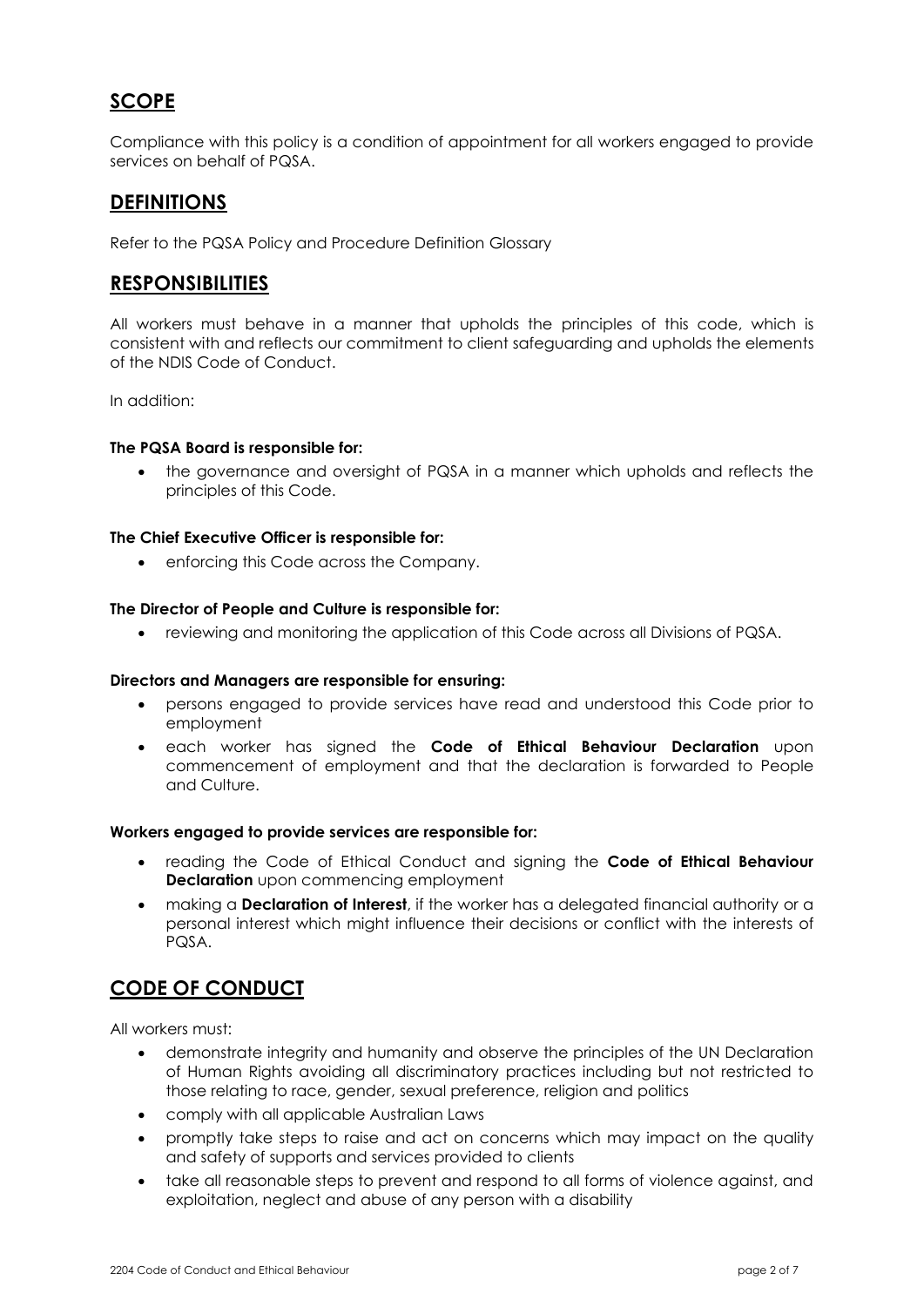- take all reasonable steps to prevent and respond to sexual misconduct
- provide supports and services in a safe and ethical manner
- provide supports and services in a safe and competent manner and, consistent with the NDIS Code of Conduct and this Code, ensuring that:
	- o our clients are respected for their right to freedom of expression, selfdetermination and decision-making
	- o our clients are treated with integrity, honest and transparency
- comply with person-centred service provision principles as directed verbally and/or in writing in clients plans
- not impose restrictions on client choice and decision making; provide clear and honest information to clients based on professional direction
- comply with all lawful and reasonable directions given by someone who has the authority to give direction
- maintain principles of infection control
- provide appropriate supports and not discourage clients from seeking support from medical professionals, such as doctors or specialists
- comply with relevant privacy laws and not discuss or disclose personal information with anyone without the appropriate authority
- maintain accurate and objective records and documentation
- not work while under the influence of drugs or alcohol
- not financially or otherwise exploit clients
- not give misinformation or participate in gossip about fellow workers or clients
- not engage in sexual or inappropriate personal relationships with clients
- preserve and, wherever possible, improve the quality of life for each client
- disclose and take reasonable steps to avoid, any conflict of interest (real or apparent)
- use PQSA resources in a proper manner
- treat all client's belongings and resources in an ethical and proper manner
- recognise and promote individual freedom of expression
- not make use of the position held in order to gain, or seek to gain, a benefit or advantage
- not express personal opinions as being those of PQSA
- at all times behave in a manner that upholds the values, integrity and good reputation of PQSA.

The Board, Chief Executive Officer and Directors of PQSA should take appropriate actions to achieve the objectives and purpose of PQSA. These actions include but are not limited to:

- the effective and economic management of all available resources
- the appointment, training and continuous development of competent and appropriately skilled workers
- the development of effective communications, understanding and cooperation between all workers at all levels
- fair and equitable treatment of all persons
- compliance with workplace related legislation and regulations including Work, Health and Safety, human resource management and financial management
- frequent review of services and supports to ensure ethical application of all practices.

### **THE PRINCIPLES OF ETHICAL BEHAVIOUR**

Workers must behave in a manner that will not bring themselves or PQSA into disrepute. Their behaviour must not cause embarrassment to or disadvantage a client.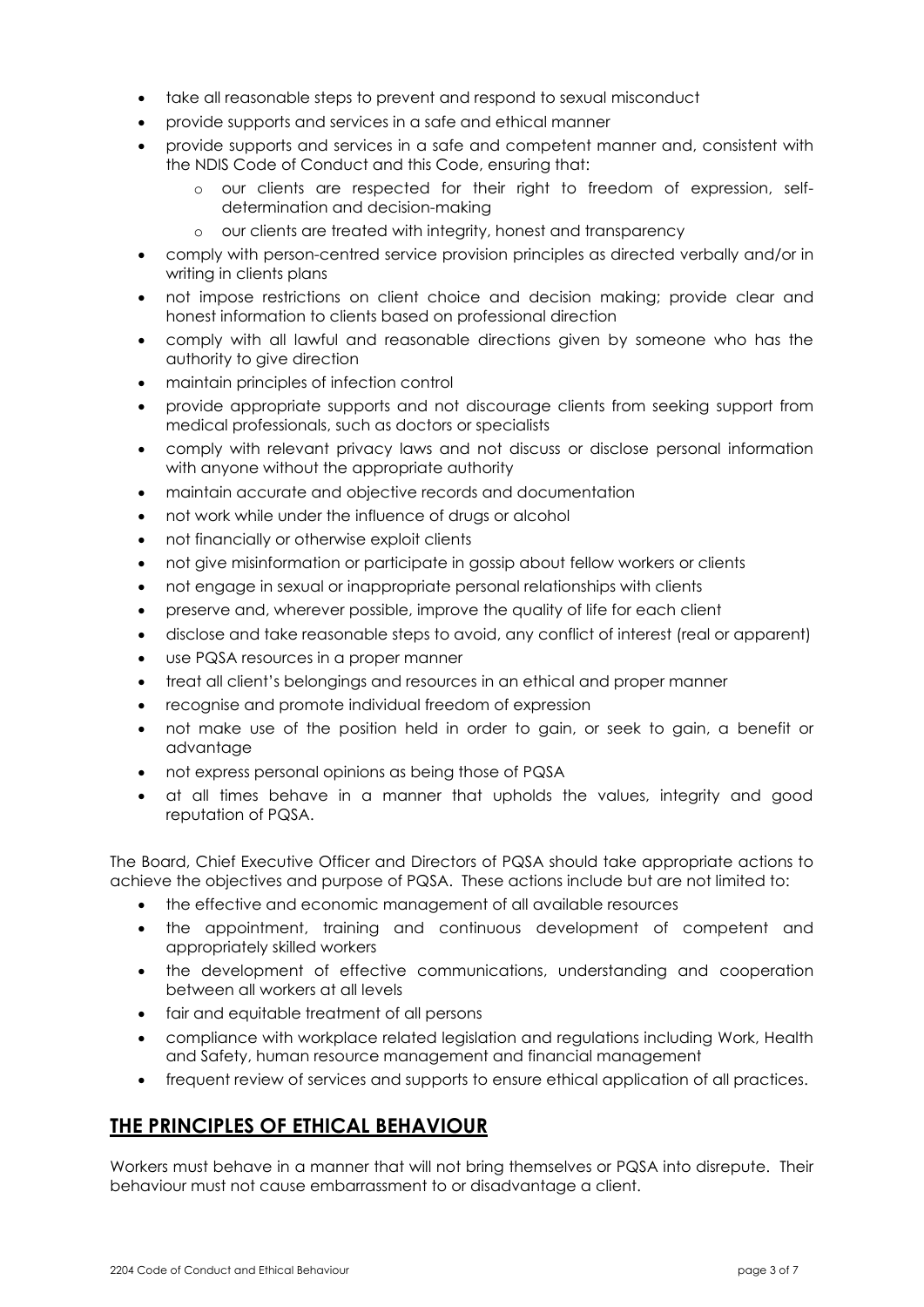### **PROCEDURES**

Any worker engaged to provide services on behalf of PQSA must be provided with a copy of this policy as part of their appointment package and informed that compliance with the policy is a condition of appointment.

They should also be informed of the requirement to complete a Code of Ethical Behaviour Declaration and, in some circumstances, to declare any conflict of interest as part of this policy and associated PQSA policies.

#### **REPORTING UNETHICAL BEHAVIOUR**

If a person believes that the behaviour of any worker is unethical, they must immediately report it to their Supervisor.

Unethical behaviour includes:

- workplace behaviour that is contrary to this code
- workplace behaviour that violates any law, or is corrupt conduct or misconduct
- mismanagement of resources or fraudulent behaviour
- behaviour that creates a danger to public health, safety or the environment
- behaviour that restricts the rights of clients to:
	- o be treated with dignity and respect
		- o have freedom of expression
		- o have choice and control
		- o have privacy
		- o be free from discrimination in any form.

#### **RELATED LEGISLATION**

- Age Discrimination Act 2004
- Australian Human Rights Commission Act 1986
- Children and Young People (Safety) Act 2017
- Code of Conduct for Unregistered Health Practioners Health and Community Complaints Commissioner (HCSCC)
- Disability Discrimination Act 1992
- Equal Opportunity Act 1984
- National Disability Insurance Scheme (Code of Conduct) Rules 2018
- National Standards for Disability Services
	- 1. Rights
	- 2. Participation and Inclusion
	- 3. Individual Outcomes
	- 4. Feedback and Complaints
	- 5. Service Access
	- 6. Service Management.
- Privacy Act 1988
- Racial Discrimination Act 1975
- Restrictive Practices Reference Guide for the South Australian Disability Service Sector
- Sex Discrimination Act 1984
- Work, Health and Safety Act 2012
- Workplace Gender Equality Act 2012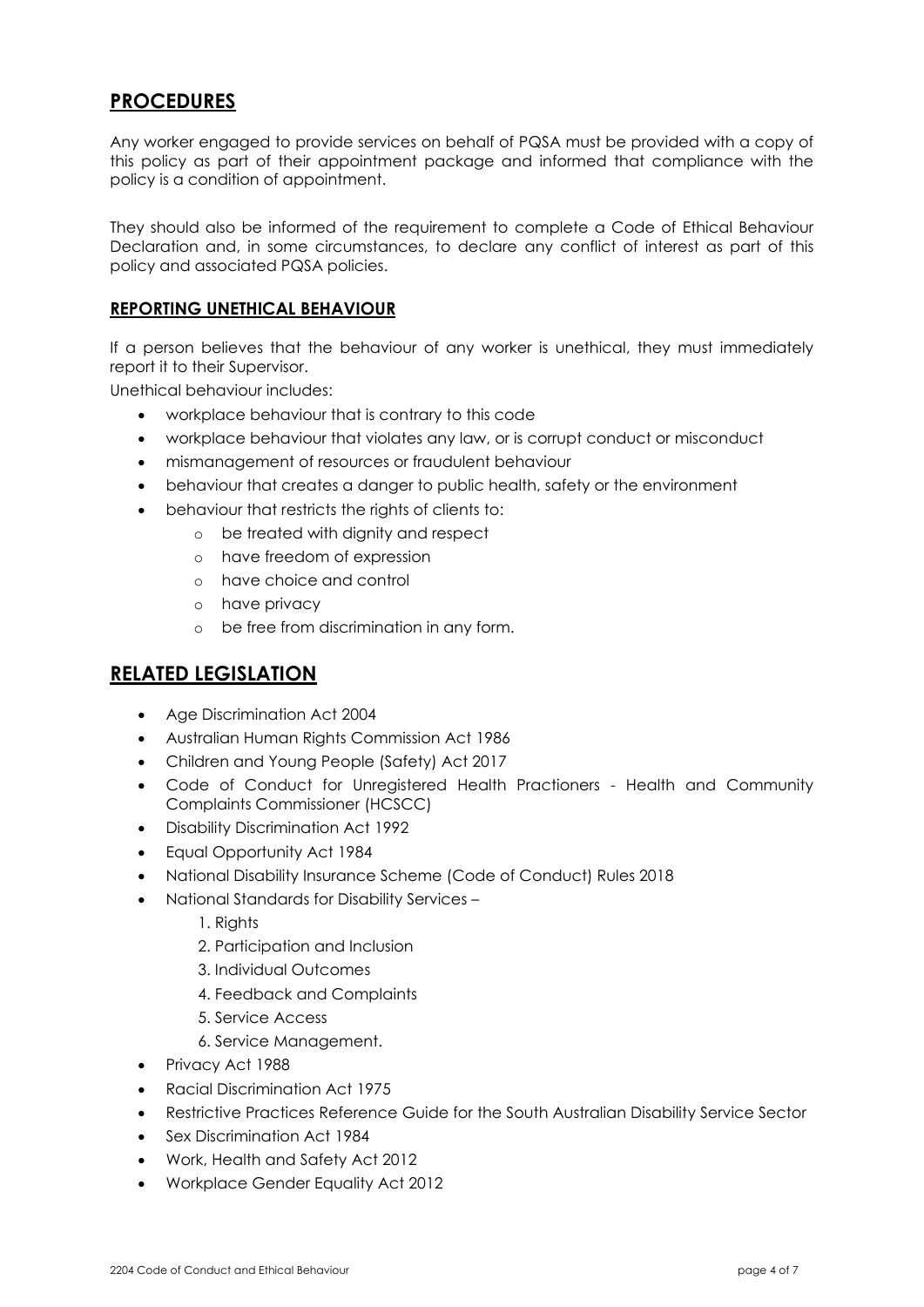### **SUPPORTING PQSA DOCUMENTATION**

- Child and Young Person Protection Policy and Procedures
- Client Choice and Control Policy and Procedures
- Client Rights and Responsibilities Statement
- Client Safeguarding Management of Client Finances
- Communication with Clients Statement
- Complaint Concern Management Policy and Procedures (Client Complaints)
- Conflict of Interest Governance Policy and Procedures
- Conflict of Interest Service Delivery Policy and Procedures
- Discipline and Termination of Employment Policy and Procedures
- Equal Opportunity Policy
- **External Communication Policy and Procedures**
- Gifts and Donations Policy and Procedures
- HomeCare+ Support Planning Policy and Procedures
- Infection Prevention and Control Policy
- Person Centred Policy and Procedures
- PQSA Culture Statement
- Privacy Private Information Management Statement
- Quality and Safeguarding Statement
- Restrictive Practices Policy and Procedures
- Vulnerable Adult Client Safeguarding Policy and Procedure
- Whistleblower Protection Policy
- WHSE Documenting and Recording Incident Concern Reports Policy and Procedures
- WHSE Duty of Care Policy and Procedure
- Workplace Bullying, Harassment and Discrimination Policy and Procedures

### **BREACHES OF THIS POLICY**

A **breach** of this policy is grounds for disciplinary action, up to and including termination of employment. Ignorance of these procedures will not generally be accepted as an excuse for non-compliance. Only in extreme circumstances and where such ignorance can be demonstrated to have occurred through no fault of the individual concerned will PQSA accept such an argument.

### **DISTRIBUTION AND REVIEW**

PQSA will ensure all persons engaged to provide services either paid or unpaid will be aware of this policy and will have easy access to it in an appropriate format. All policies are to be reviewed on a periodic basis or when legislation or government policy determines.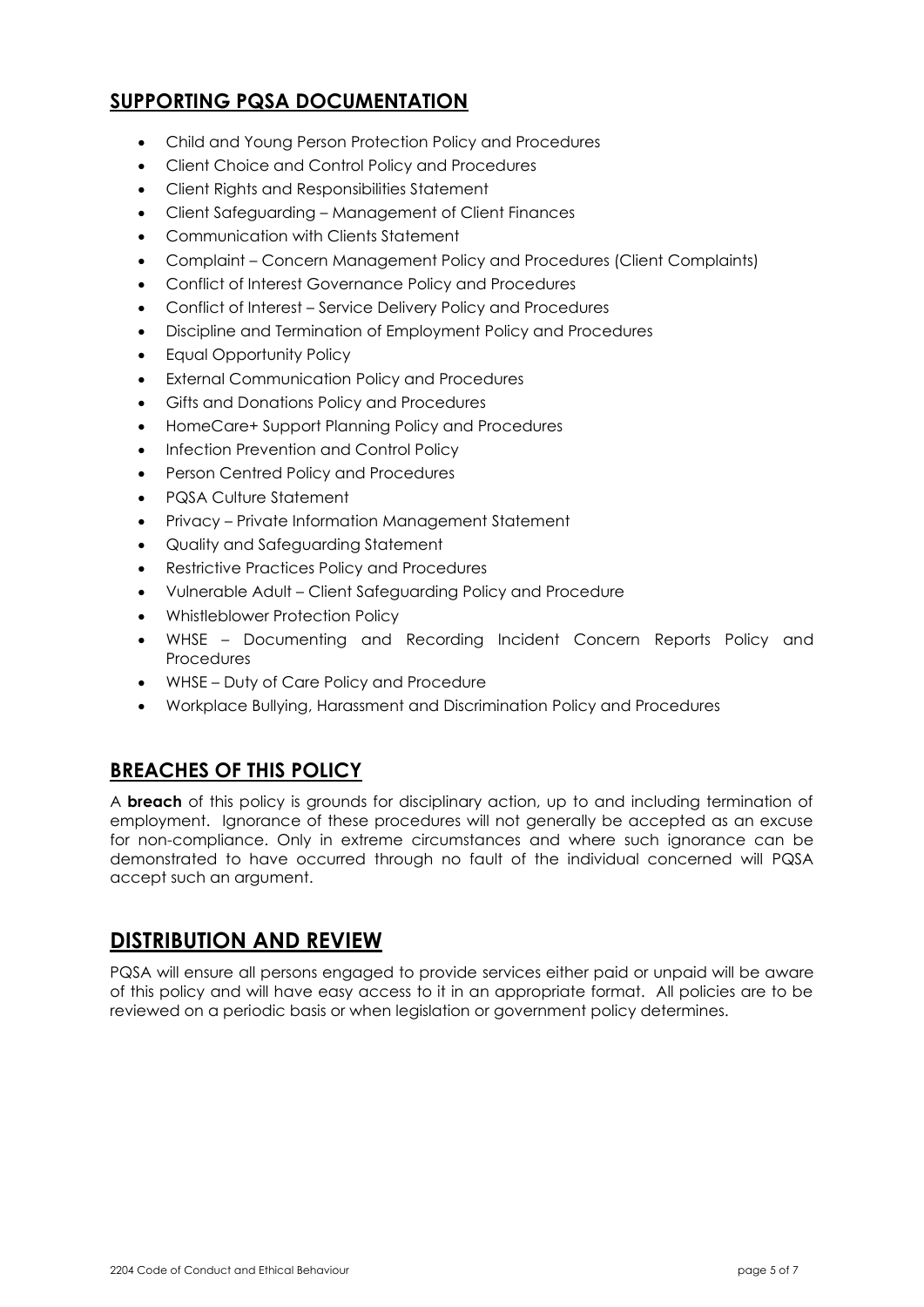



# **STATEMENT OF CODE OF CONDUCT AND ETHICAL BEHAVIOUR DECLARATION**

The Code of Conduct and Ethical Behaviour is accessible at: [www.homecareplus.asn.au/policies](http://www.homecareplus.asn.au/policies)

I have accessed and read the Code of Conduct and Ethical Behaviour and believe that I understand its meaning for me.

I accept that compliance with the requirements of the statement is a condition of my employment with The Paraplegic & Quadriplegic Association of South Australia Ltd and that a deliberate failure on my part to comply with the statement or its underlying policy may be grounds for termination of my employment.

**Signature:**\_\_\_\_\_\_\_\_\_\_\_\_\_\_\_\_\_\_\_\_\_\_\_\_\_\_\_\_\_\_\_\_\_\_\_\_\_\_\_\_\_\_

**Date:** \_\_\_\_\_/\_\_\_\_\_/\_\_\_\_\_

**Full name:** \_\_\_\_\_\_\_\_\_\_\_\_\_\_\_\_\_\_\_\_\_\_\_\_\_\_\_\_\_\_\_\_\_\_\_\_\_\_\_\_\_